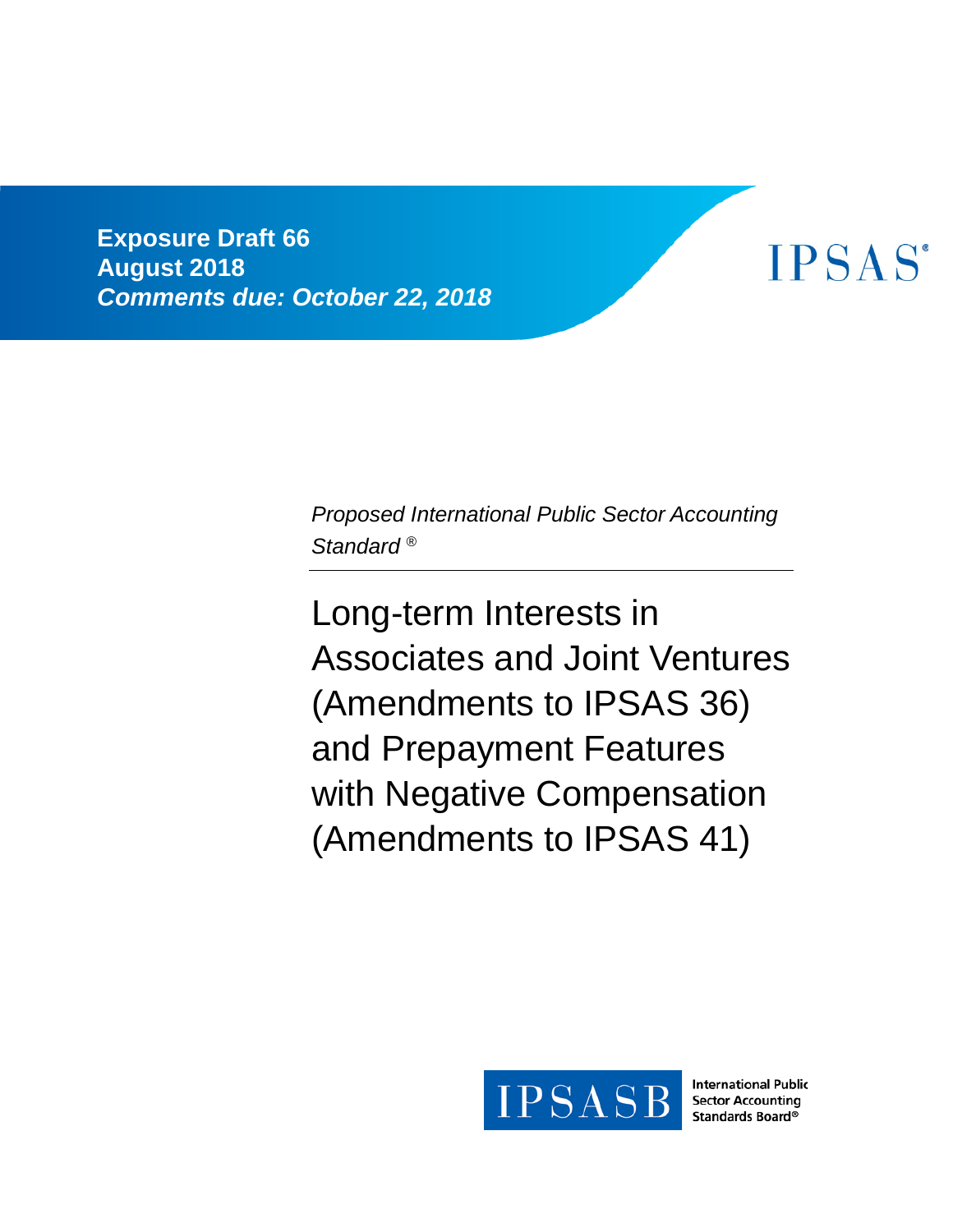

**International Public Sector Accounting** Standards Board®

This document was developed and approved by the International Public Sector Accounting Standards Board® (IPSASB®).

The objective of the IPSASB is to serve the public interest by setting high-quality public sector accounting standards and by facilitating the adoption and implementation of these, thereby enhancing the quality and consistency of practice throughout the world and strengthening the transparency and accountability of public sector finances.

In meeting this objective the IPSASB sets IPSAS<sup>®</sup> and Recommended Practice Guidelines (RPGs) for use by public sector entities, including national, regional, and local governments, and related governmental agencies.

IPSAS relate to the general purpose financial statements (financial statements) and are authoritative. RPGs are pronouncements that provide guidance on good practice in preparing general purpose financial reports (GPFRs) that are not financial statements. Unlike IPSAS RPGs do not establish requirements. Currently all pronouncements relating to GPFRs that are not financial statements are RPGs. RPGs do not provide guidance on the level of assurance (if any) to which information should be subjected.

The structures and processes that support the operations of the IPSASB are facilitated by the International Federation of Accountants® (IFAC®).

Copyright © August 2018 by the International Federation of Accountants (IFAC). For copyright, trademark, and permissions information, please see [page](#page-18-0) 19.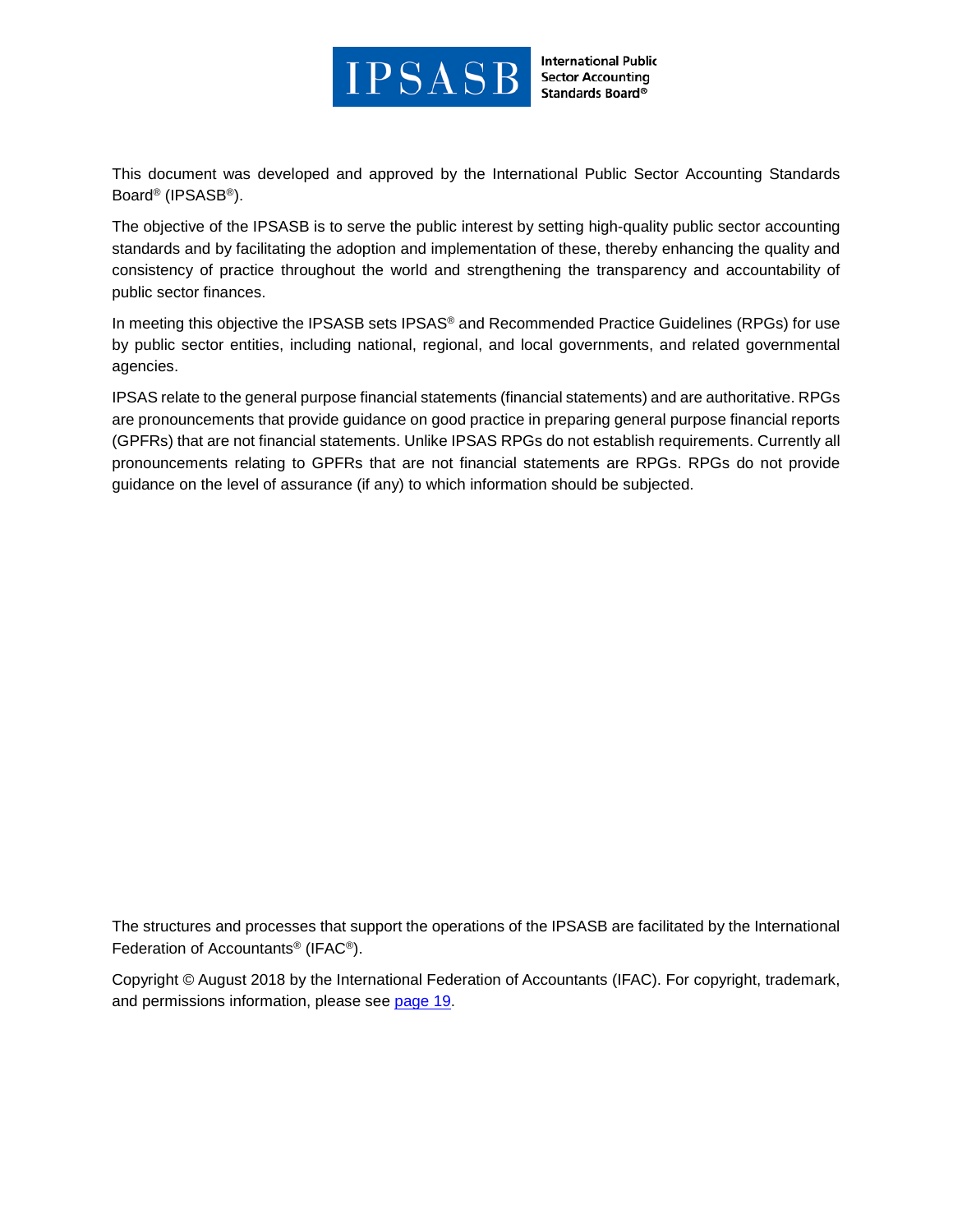# **REQUEST FOR COMMENTS**

This Exposure Draft, *Long-term Interests in Associates and Joint Ventures* (Amendments to IPSAS 36) *and Prepayment Features with Negative Compensation* (Amendments to IPSAS 41), was developed and approved by the International Public Sector Accounting Standards Board® (IPSASB®).

The proposals in this Exposure Draft may be modified in light of comments received before being issued in final form. **Comments are requested by October 22, 2018.**

Respondents are asked to submit their comments electronically through the IPSASB website, using the ["Submit a Comment"](https://www.ifac.org/publications-resources/exposure-draft-66-long-term-interests-associates-and-joint-ventures-and) link. Please submit comments in both a PDF and Word file. Also, please note that first-time users must register to use this feature. All comments will be considered a matter of public record and will ultimately be posted on the website. This publication may be downloaded from the IPSASB website: www.ipsasb.org. The approved text is published in the English language.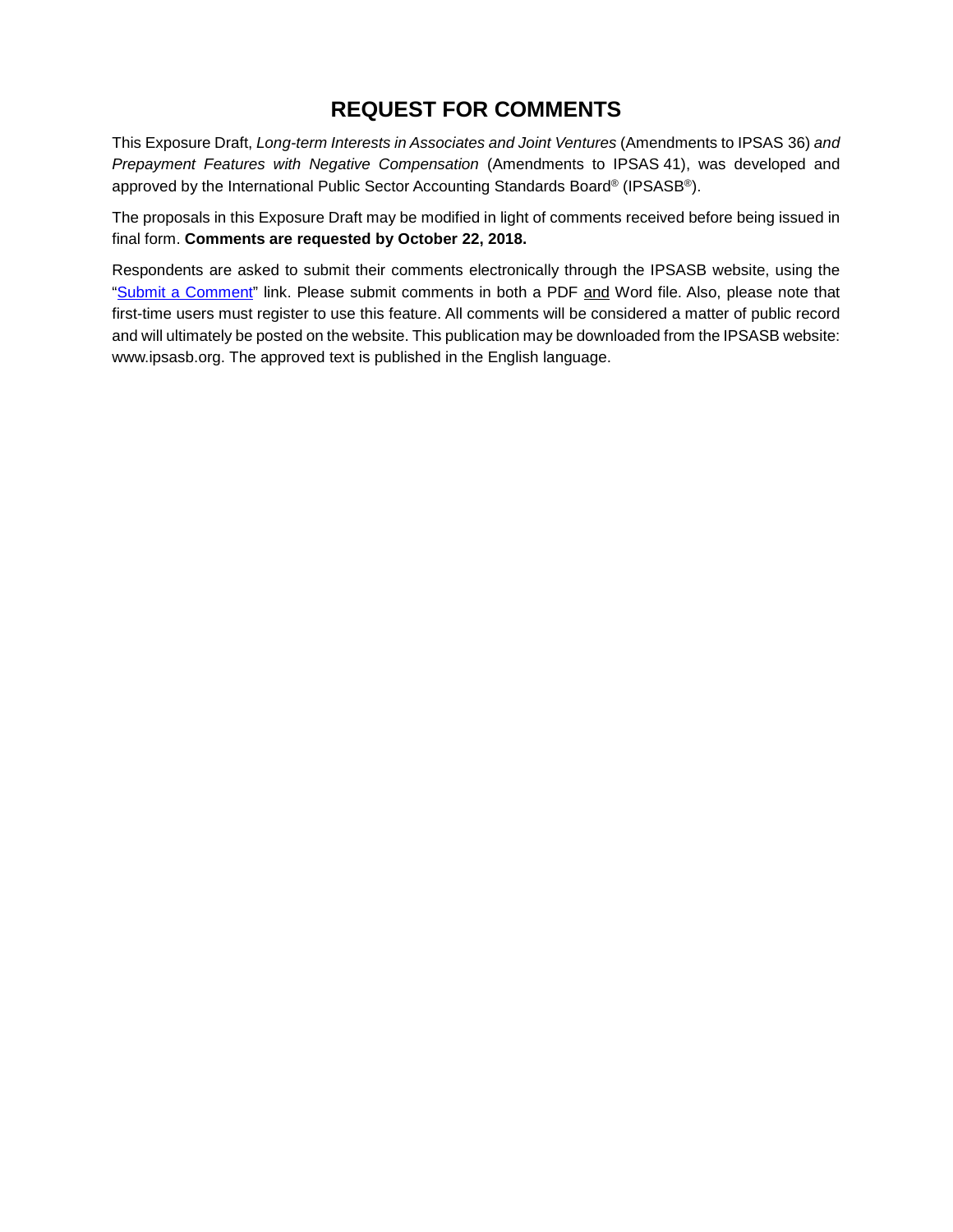### **CONTENTS**

|                                                                                        | Page |
|----------------------------------------------------------------------------------------|------|
| Part I: Long-term Interests in Associates and Joint Ventures (Amendments to IPSAS 36). | 5.   |
| Part II: Prepayment Features with Negative Compensation (Amendments to IPSAS 41)       | 14   |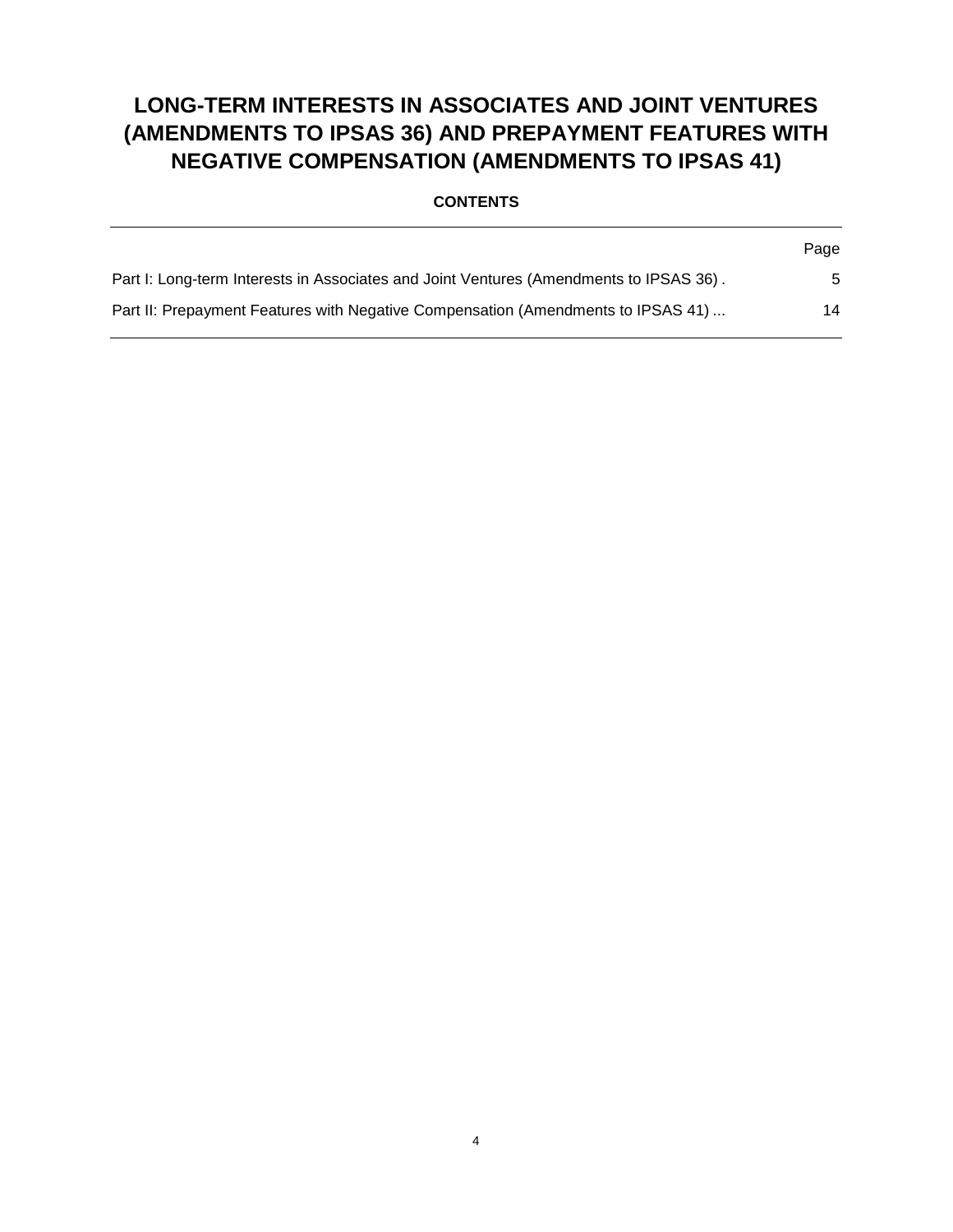# <span id="page-4-0"></span>**PART I: LONG-TERM INTERESTS IN ASSOCIATES AND JOINT VENTURES (AMENDMENTS TO IPSAS 36)**

# **Objective**

1. The objective of Part I of this Exposure Draft is to propose amendments to IPSAS to converge with the narrow-scope amendments to IAS 28, *Investments in Associates and Joint Ventures*, made by the IASB in *Long-term Interests in Associates and Joint Ventures* (Amendments to IAS 28) (issued October 2017).

# **Request for Comments**

2. The IPSASB would welcome comments on all the changes proposed in the Exposure Draft. Comments are most helpful if they indicate the specific paragraph or group of paragraphs to which they relate, contain a clear rationale and, where applicable, provide a suggestion for alternative wording.

# **IPSAS Addressed**

| <b>IPSAS Standard</b>                                     | <b>Summary of Proposed Change</b>                                                                                                                           |
|-----------------------------------------------------------|-------------------------------------------------------------------------------------------------------------------------------------------------------------|
| IPSAS 36, Investments in Associates<br>and Joint Ventures | Clarify that IPSAS 41, Financial Instruments, including its<br>impairment requirements, applies to long-term interests in<br>associates and joint ventures. |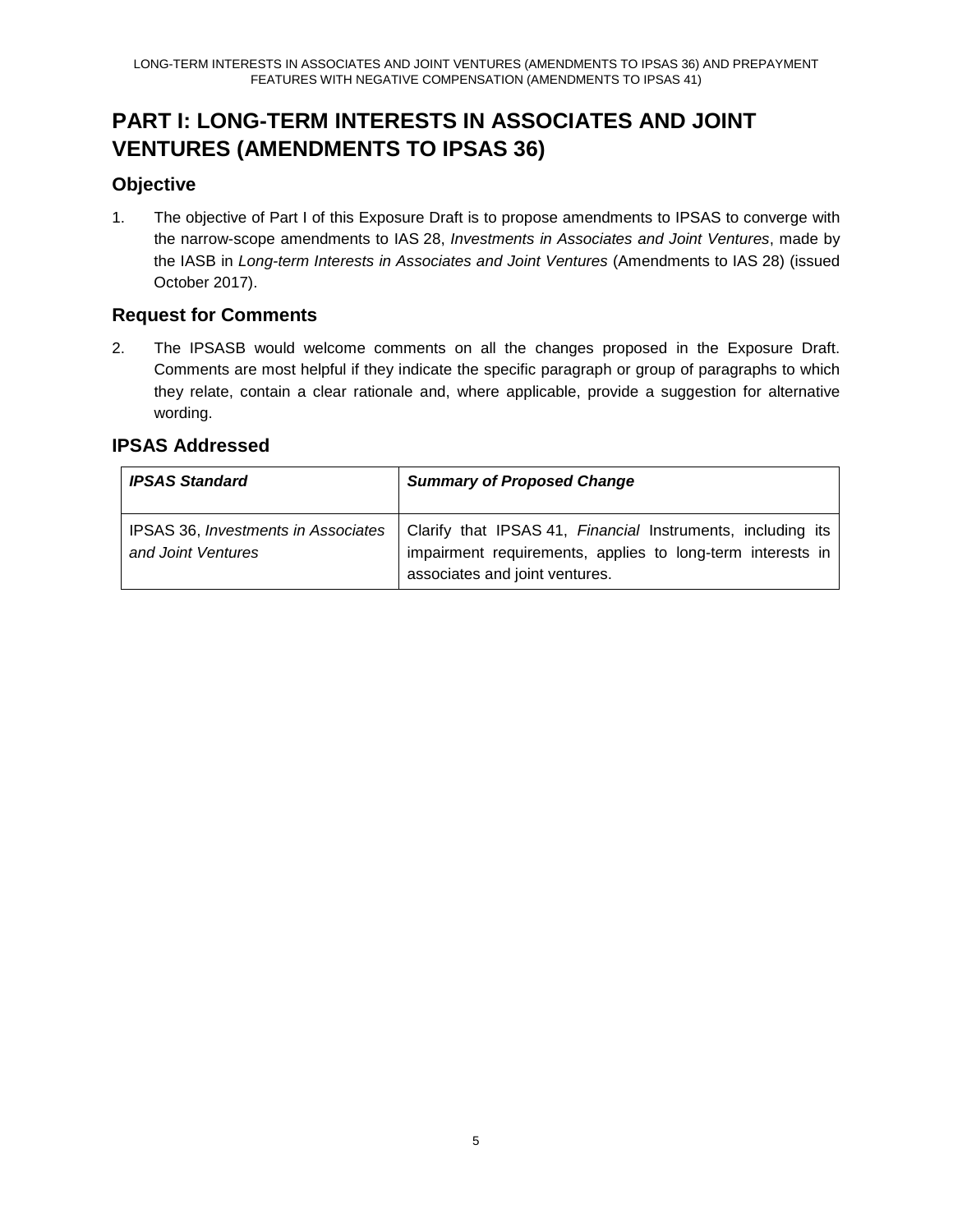# **Amendment: Part I**

# **Amendments to IPSAS 36,** *Investments in Associates and Joint Ventures*

Paragraphs 20A and 51F–51I are added and paragraph 44 is deleted. New text is underlined and deleted text is struck through.

…

# **Equity Method**

…

20A. An entity also applies IPSAS 41, *Financial Instruments*, to other financial instruments in an associate or joint venture to which the equity method is not applied. These include long-term interests that, in substance, form part of the entity's net investment in an associate or joint venture (see paragraph 41). An entity applies IPSAS 41 to such long-term interests before it applies paragraph 41 and paragraphs 43–48 of this Standard. In applying IPSAS 41 the entity does not take account of any adjustments to the carrying amount of long-term interests that arise from applying this Standard.

…

# **Application of the Equity Method**

…

### **Impairment Losses**

44. The entity applies the impairment requirements in IPSAS 41 to its other interests in the associate or joint venture that are in scope of IPSAS 41 and that do not constitute part of the net investment. [Deleted]

…

# **Effective Date and Transition**

…

- 51F. **Paragraph 20A was added and paragraph 44 deleted by [draft]** *Long-term Interests in Associates and Joint Ventures* **(Amendments to IPSAS 36)** *and Prepayment Features with Negative Compensation* **(Amendments to IPSAS 41), issued in [Month] [Year]. An entity shall apply these amendments retrospectively in accordance with IPSAS 3,** *Accounting Policies, Changes in Accounting Estimates and Errors***, for annual financial statements covering periods beginning on or after January 1, 2022, except as specified in paragraphs 51G–51I. Earlier application is permitted. If an entity applies these amendments for a period beginning before January 1, 2022, it shall disclose that fact and apply IPSAS 41 at the same time.**
- 51G. An entity that first applies the amendments in paragraph 51F at the same time it first applies IPSAS 41 shall apply the transition requirements in IPSAS 41 to the long-term interests described in paragraph 20A.
- 51H. An entity that first applies the amendments in paragraph 51F after it first applies IPSAS 41 shall apply the transition requirements in IPSAS 41 necessary for applying the requirements set out in paragraph 20A to long-term interests. For that purpose, references to the date of initial application in IPSAS 41 shall be read as referring to the beginning of the annual reporting period in which the entity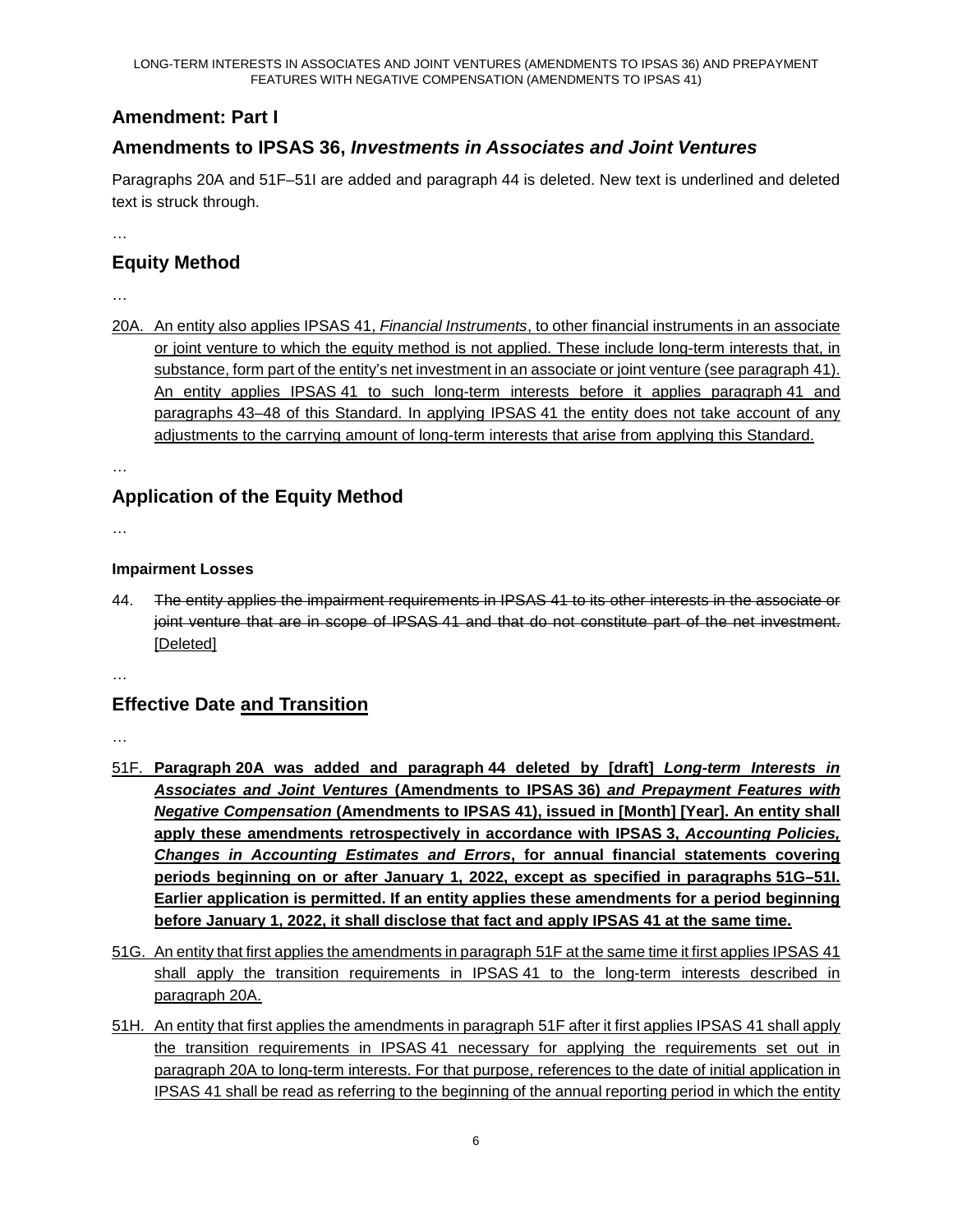first applies the amendments (the date of initial application of the amendments). The entity is not required to restate prior periods to reflect the application of the amendments. The entity may restate prior periods only if it is possible without the use of hindsight.

- 51I. If an entity does not restate prior periods applying paragraph 51H, at the date of initial application of the amendments it shall recognize in the opening accumulated surplus or deficit (or other component of net assets/equity, as appropriate) any difference between:
	- (a) The previous carrying amount of long-term interests described in paragraph 20A at that date; and
	- (b) The carrying amount of those long-term interests at that date.

…

# **Basis for Conclusions**

…

…

# **Revision of IPSAS 36 as a result of** *Long-term Interests in Associates and Joint Ventures*  **(Amendments to IPSAS 36)** *and Prepayment Features with Negative Compensation* **(Amendments to IPSAS 41)**

BC20. The IPSASB reviewed the revisions to IAS 28, *Investments in Associates and Joint Ventures*, included in *Long-term Interests in Associates and Joint Ventures* (Amendments to IAS 28) issued by the IASB in October 2017, and the IASB's rationale for making these amendments as set out in its Basis for Conclusions, and generally concurred that there was no public sector specific reason for not adopting the amendments.

7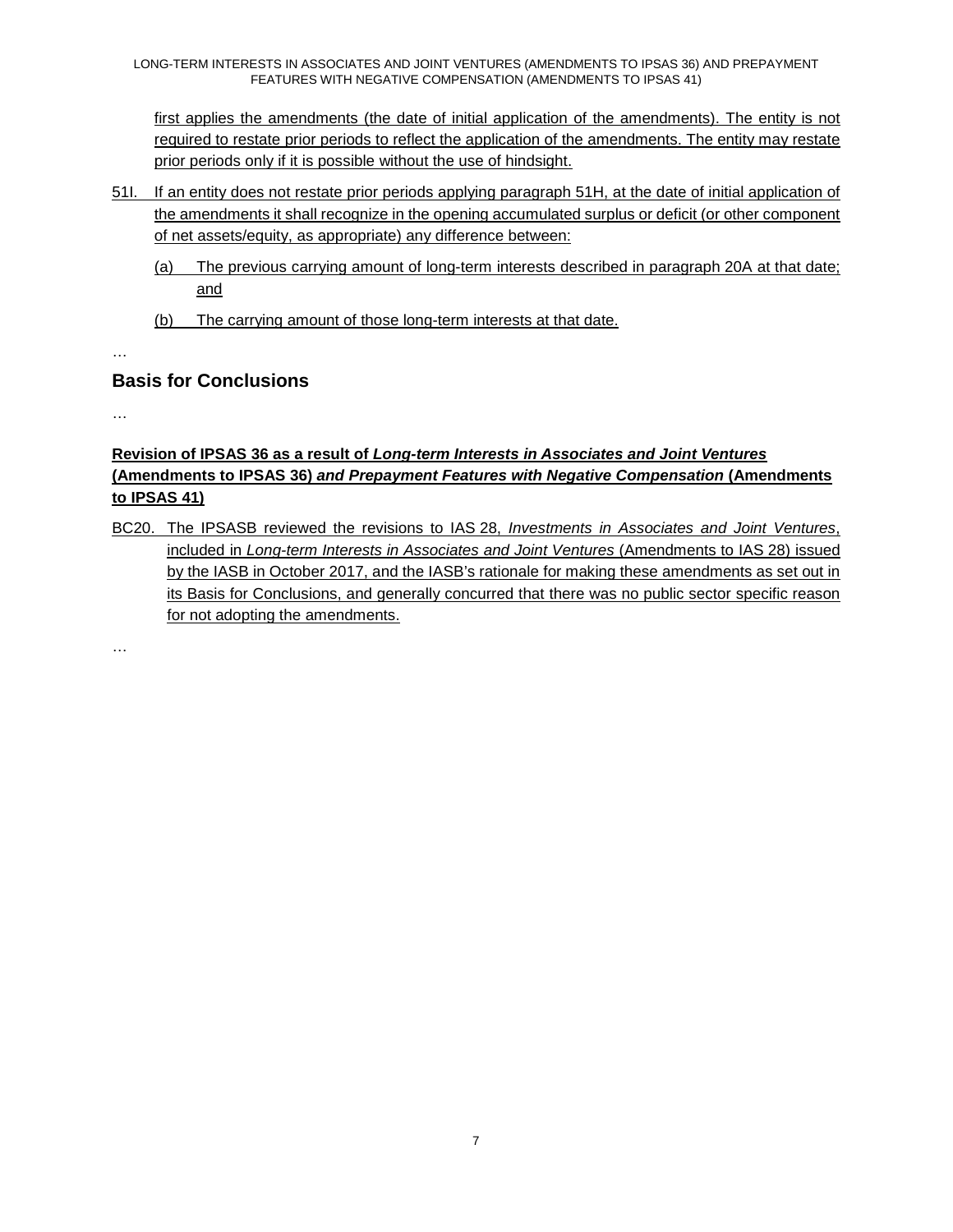# **Illustrative Example—Long-term Interests in Associates and Joint Ventures**

*This example accompanies, but is not part of, IPSAS 36.*

This example portrays a hypothetical situation illustrating how an entity (investor) accounts for long-term interests that, in substance, form part of the entity's net investment in an associate (long-term interests) applying IPSAS 41, *Financial Instruments*, and IPSAS 36 based on the assumptions presented. The entity applies IPSAS 41 in accounting for long-term interests. The entity applies IPSAS 36 to its net investment in the associate, which includes long-term interests. The analysis in this example is not intended to represent the only manner in which the requirements in IPSAS 36 could be applied.

### **Assumptions**

The investor has the following three types of interests in the associate:

- (a) O Shares—ordinary shares representing a 40% ownership interest to which the investor applies the equity method. This interest is the least senior of the three interests, based on their relative priority in liquidation.
- (b) P Shares—non-cumulative preference shares that form part of the net investment in the associate and that the investor measures at fair value through surplus or deficit applying IPSAS 41.
- (c) LT Loan—a long-term loan that forms part of the net investment in the associate and that the investor measures at amortized cost applying IPSAS 41 with a stated interest rate and an effective interest rate of 5% a year. The associate makes interest-only payments to the investor each year. The LT Loan is the most senior of the three interests.

The LT Loan is not an originated credit-impaired loan. Throughout the years illustrated, there has not been any objective evidence that the net investment in the associate is impaired applying IPSAS 36, nor does the LT Loan become credit-impaired applying IPSAS 41.

The associate does not have any outstanding cumulative preference shares classified as equity, as described in paragraph 40 of IPSAS 36. Throughout the years illustrated, the associate neither declares nor pays dividends on O Shares or P Shares.

The investor has not incurred any legal or constructive obligations, nor made payments on behalf of the associate, as described in paragraph 42 of IPSAS 36. Accordingly, the investor does not recognize its share of the associate's deficits once the carrying amount of its net investment in the associate is reduced to zero.

The amount of the investor's initial investment in O Shares is CU200,<sup>[1](#page-7-0)</sup> in P Shares is CU100 and in the LT Loan is CU100. On acquisition of the investment, the cost of the investment equals the investor's share of the net fair value of the associate's identifiable assets and liabilities.

This table summarizes the carrying amount at the end of each year for P Shares and the LT Loan applying IPSAS 41 but before applying IPSAS 36, and the associate's surplus (deficit) for each year. The amounts for the LT Loan are shown net of the loss allowance.

<span id="page-7-0"></span>In this Illustrative Example, currency amounts are denominated in currency units (CU).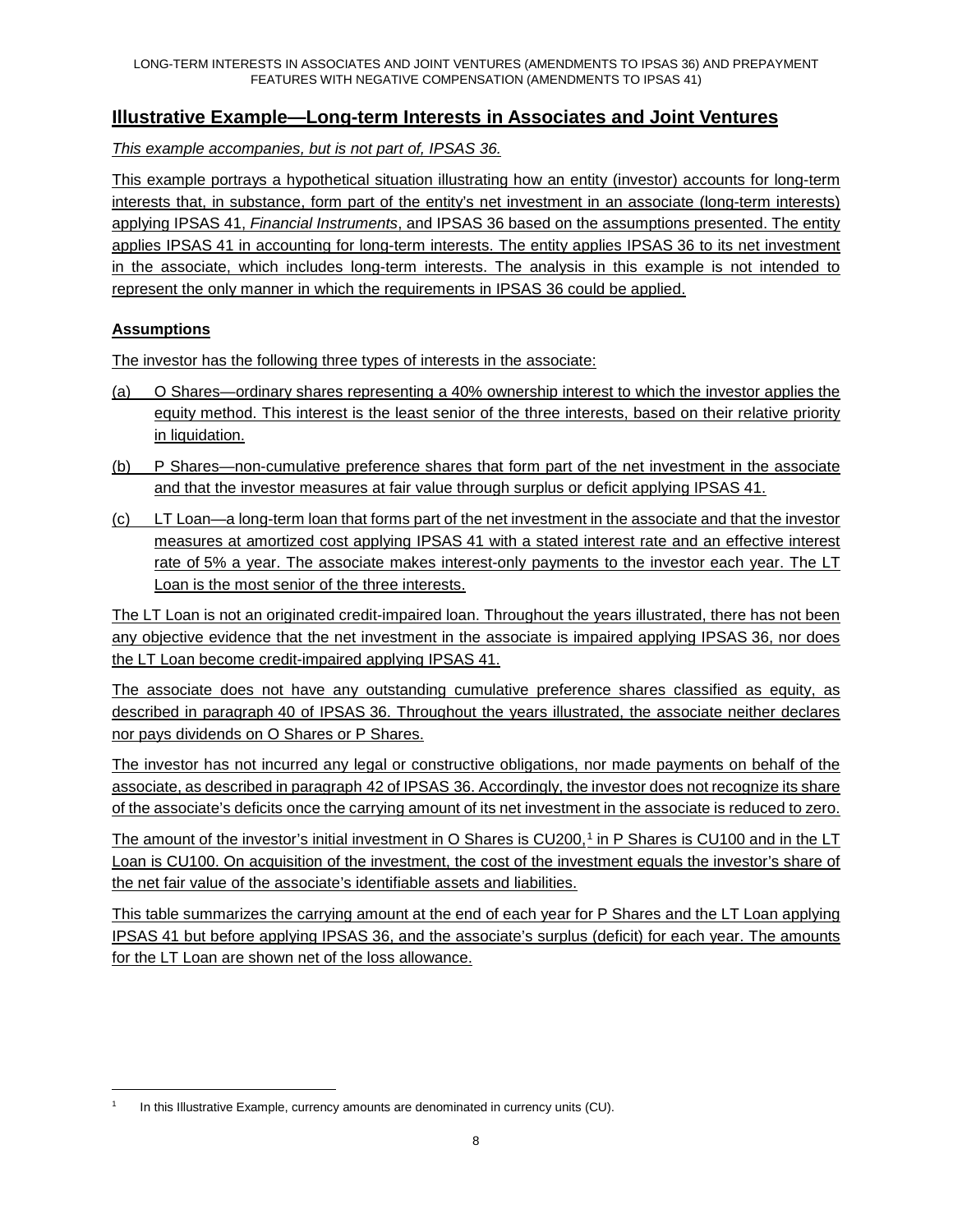| At the end of     | P Shares applying<br><b>IPSAS 41 (fair value)</b> | <b>LT Loan applying</b><br><b>IPSAS 41 (amortized</b><br>cost) | Surplus (deficit) of<br>the associate |
|-------------------|---------------------------------------------------|----------------------------------------------------------------|---------------------------------------|
| Year <sub>1</sub> | <b>CU110</b>                                      | <b>CU90</b>                                                    | CU50                                  |
| Year <sub>2</sub> | <b>CU90</b>                                       | <b>CU70</b>                                                    | CU(200)                               |
| Year 3            | <b>CU50</b>                                       | <b>CU50</b>                                                    | CU(500)                               |
| Year 4            | <b>CU40</b>                                       | <b>CU50</b>                                                    | CU(150)                               |
| Year 5            | <b>CU60</b>                                       | C <sub>U60</sub>                                               |                                       |
| Year <sub>6</sub> | <b>CU80</b>                                       | <b>CU70</b>                                                    | <b>CU500</b>                          |
| Year <sub>7</sub> | <b>CU110</b>                                      | <b>CU90</b>                                                    | <b>CU500</b>                          |

### **Analysis**

*Year 1*

The investor recognizes the following in Year 1:

| Investments in the associate:                                                    |              |                        |
|----------------------------------------------------------------------------------|--------------|------------------------|
| DR. O Shares                                                                     | <b>CU200</b> |                        |
| DR. P Shares                                                                     | <b>CU100</b> |                        |
| DR. LT Loan                                                                      | <b>CU100</b> |                        |
| CR. Cash                                                                         |              | CU400                  |
| To recognize the initial investment in the associate                             |              |                        |
| DR. P Shares                                                                     | <b>CU10</b>  |                        |
| <b>CR.</b> Surplus or deficit                                                    |              | <u>CU<sub>10</sub></u> |
| To recognize the change in fair value (CU110 - CU100)                            |              |                        |
| DR. Surplus or deficit                                                           | <b>CU10</b>  |                        |
| CR. Loss allowance (LT Loan)                                                     |              | <b>CU10</b>            |
| To recognize an increase in the loss allowance (CU90 - CU100)                    |              |                        |
| DR. O Shares                                                                     | <b>CU20</b>  |                        |
| <b>CR.</b> Surplus or deficit                                                    |              | <b>CU20</b>            |
| To recognize the investor's share of the associate's surplus (CU50 $\times$ 40%) |              |                        |

At the end of Year 1, the carrying amount of O Shares is CU220, P Shares is CU110 and the LT Loan (net of loss allowance) is CU90.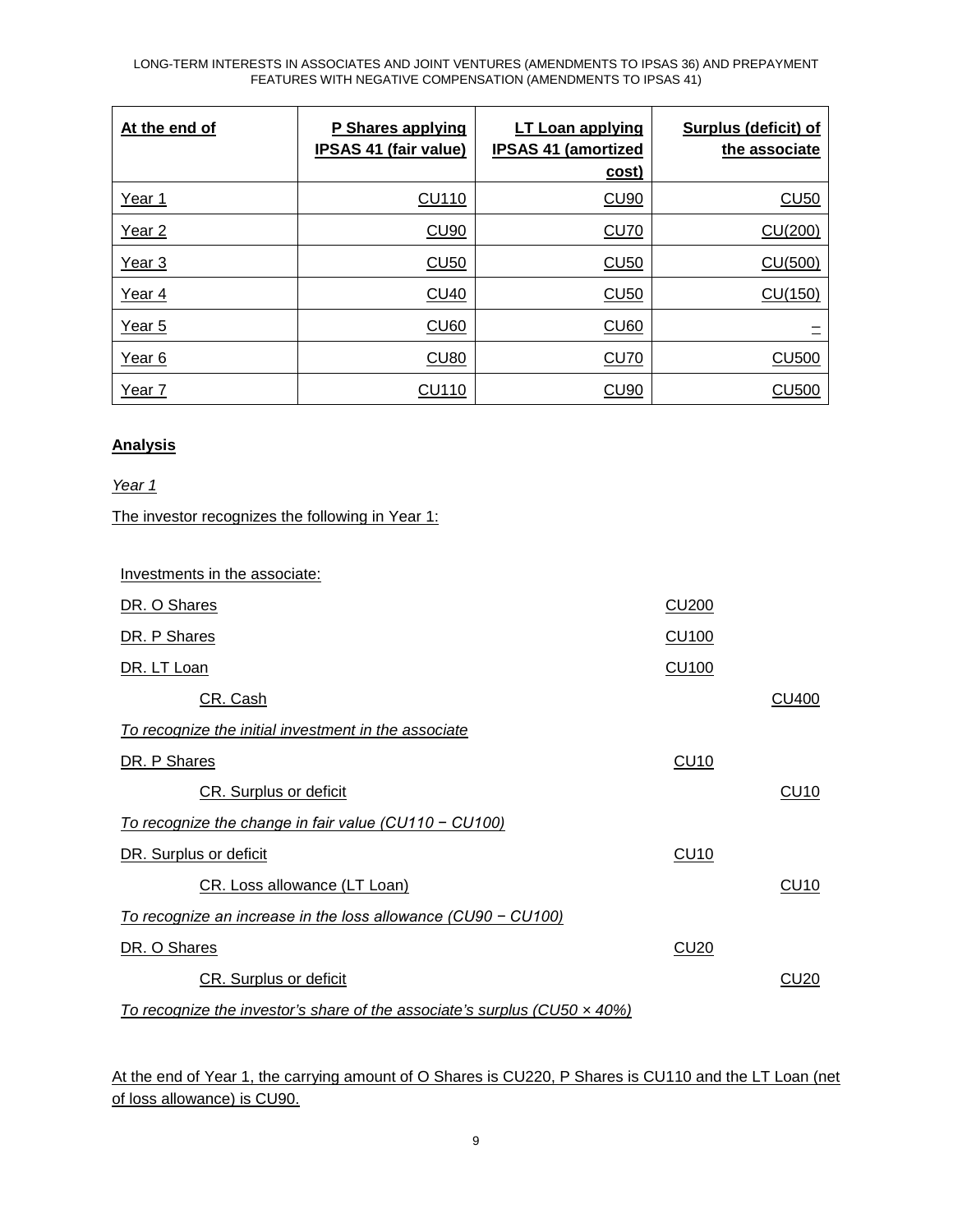#### *Year 2*

| The investor recognizes the following in Year 2:                                  |                  |                  |
|-----------------------------------------------------------------------------------|------------------|------------------|
| DR. Surplus or deficit                                                            | <b>CU20</b>      |                  |
| CR. P Shares                                                                      |                  | CU <sub>20</sub> |
| To recognize the change in fair value (CU90 – CU110)                              |                  |                  |
| DR. Surplus or deficit                                                            | CU <sub>20</sub> |                  |
| CR. Loss allowance (LT Loan)                                                      |                  | CU20             |
| To recognize an increase in the loss allowance (CU70 – CU90)                      |                  |                  |
| DR. Surplus or deficit                                                            | CU <sub>80</sub> |                  |
| CR. O Shares                                                                      |                  | CU <sub>80</sub> |
| To recognize the investor's share of the associate's deficit (CU200 $\times$ 40%) |                  |                  |

At the end of Year 2, the carrying amount of O Shares is CU140, P Shares is CU90 and the LT Loan (net of loss allowance) is CU70.

#### *Year 3*

Applying paragraph 20A of IPSAS 36, the investor applies IPSAS 41 to P Shares and the LT Loan before it applies paragraph 41 of IPSAS 36. Accordingly, the investor recognizes the following in Year 3:

| DR. Surplus or deficit                                       | <b>CU40</b>                                                                                                                                                                                                                       |              |
|--------------------------------------------------------------|-----------------------------------------------------------------------------------------------------------------------------------------------------------------------------------------------------------------------------------|--------------|
| CR. P Shares                                                 |                                                                                                                                                                                                                                   | <b>CU40</b>  |
| To recognize the change in fair value ( $CU50 - CU90$ )      |                                                                                                                                                                                                                                   |              |
| DR. Surplus or deficit                                       | <b>CU20</b>                                                                                                                                                                                                                       |              |
| CR. Loss allowance (LT Loan)                                 |                                                                                                                                                                                                                                   | <b>CU20</b>  |
| To recognize an increase in the loss allowance (CU50 – CU70) |                                                                                                                                                                                                                                   |              |
| DR. Surplus or deficit                                       | <b>CU200</b>                                                                                                                                                                                                                      |              |
| CR. O Shares                                                 |                                                                                                                                                                                                                                   | <b>CU140</b> |
| CR. P Shares                                                 |                                                                                                                                                                                                                                   | <b>CU50</b>  |
| CR. LT Loan                                                  |                                                                                                                                                                                                                                   | <b>CU10</b>  |
|                                                              | $\mathbf{r}$ , and the contract of the contract of the contract of the contract of the contract of the contract of the contract of the contract of the contract of the contract of the contract of the contract of the contract o | .            |

*To recognize the investor's share of the associate's deficit in reverse order of seniority as specified in paragraph 41 of IPSAS 36 (CU500 × 40%)*

At the end of Year 3, the carrying amount of O Shares is zero, P Shares is zero and the LT Loan (net of loss allowance) is CU40.

*Year 4*

Applying IPSAS 41 to its interests in the associate, the investor recognizes the following in Year 4: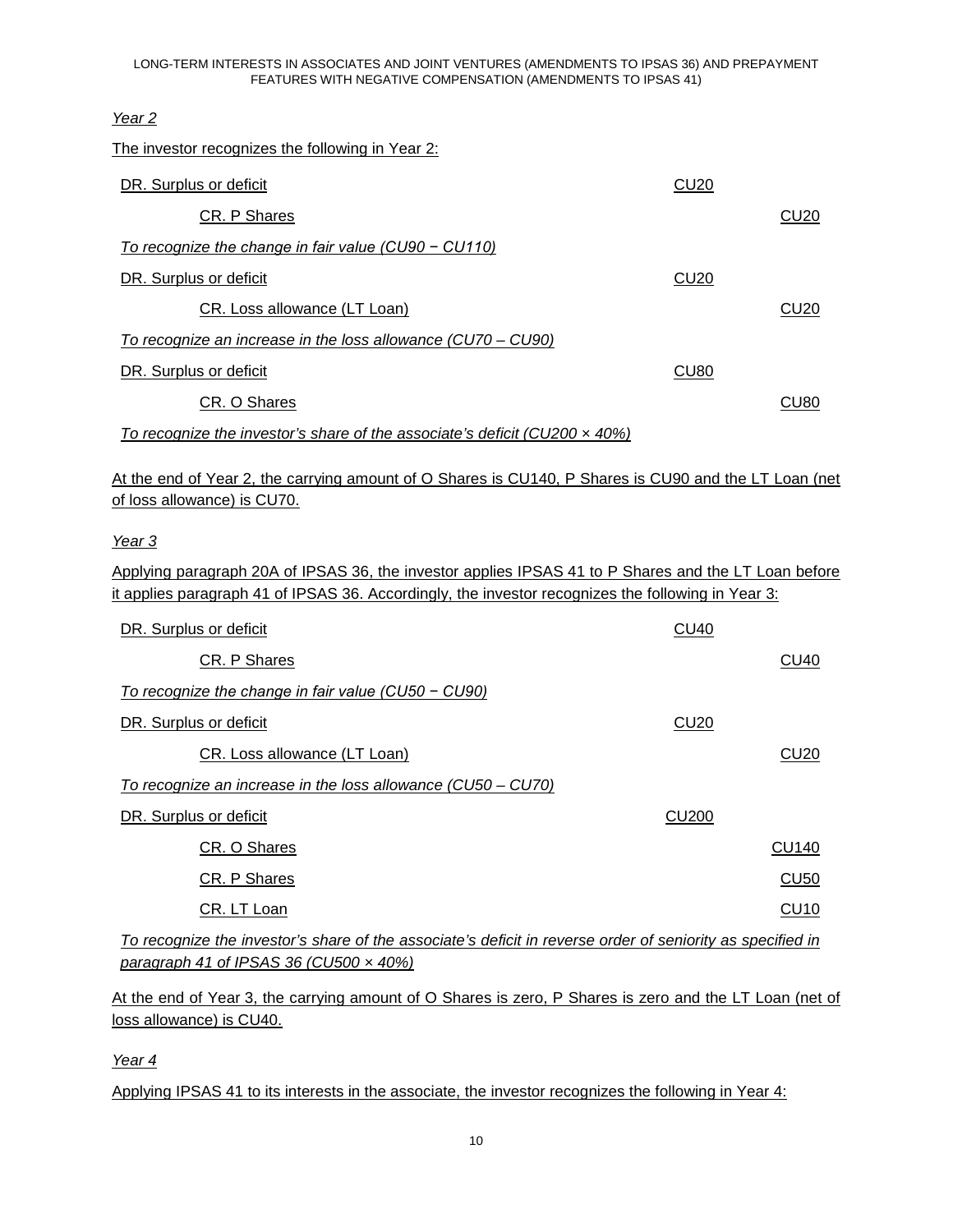| DR. Surplus or deficit                              | CU <sub>10</sub> |
|-----------------------------------------------------|------------------|
| CR. P Shares                                        | CU <sub>10</sub> |
| To recognize the change in fair value (CU40 - CU50) |                  |

Recognition of the change in fair value of CU10 in Year 4 results in the carrying amount of P Shares being negative CU10. Consequently, the investor recognizes the following to reverse a portion of the associate's deficits previously allocated to P Shares:

**DR. P Shares CU10** CR. Surplus or deficit CU10

*To reverse a portion of the associate's deficits previously allocated to P Shares*

Applying paragraph 41 of IPSAS 36, the investor limits the recognition of the associate's deficits to CU40 because the carrying amount of its net investment in the associate is then zero. Accordingly, the investor recognizes the following:

DR. Surplus or deficit **CU40** 

CR. LT Loan CU40

*To recognize the investor's share of the associate's deficit*

At the end of Year 4, the carrying amount of O Shares is zero, P Shares is zero and the LT Loan (net of loss allowance) is zero. There is also an unrecognized share of the associate's deficits of CU30 (the investor's share of the associate's cumulative deficits of CU340 – CU320 deficits recognized cumulatively + CU10 deficits reversed).

*Year 5*

Applying IPSAS 41 to its interests in the associate, the investor recognizes the following in Year 5:

| DR. P Shares                                            | CU <sub>20</sub> |                  |
|---------------------------------------------------------|------------------|------------------|
| CR. Surplus or deficit                                  |                  | CU <sub>20</sub> |
| To recognize the change in fair value ( $CU60 - CU40$ ) |                  |                  |
| DR. Loss allowance (LT Loan)                            | CU <sub>10</sub> |                  |
| CR. Surplus or deficit                                  |                  | CU10             |
|                                                         |                  |                  |

*To recognize a decrease in the loss allowance (CU60 – CU50)*

After applying IPSAS 41 to P Shares and the LT Loan, these interests have a positive carrying amount. Consequently, the investor allocates the previously unrecognized share of the associate's deficits of CU30 to these interests.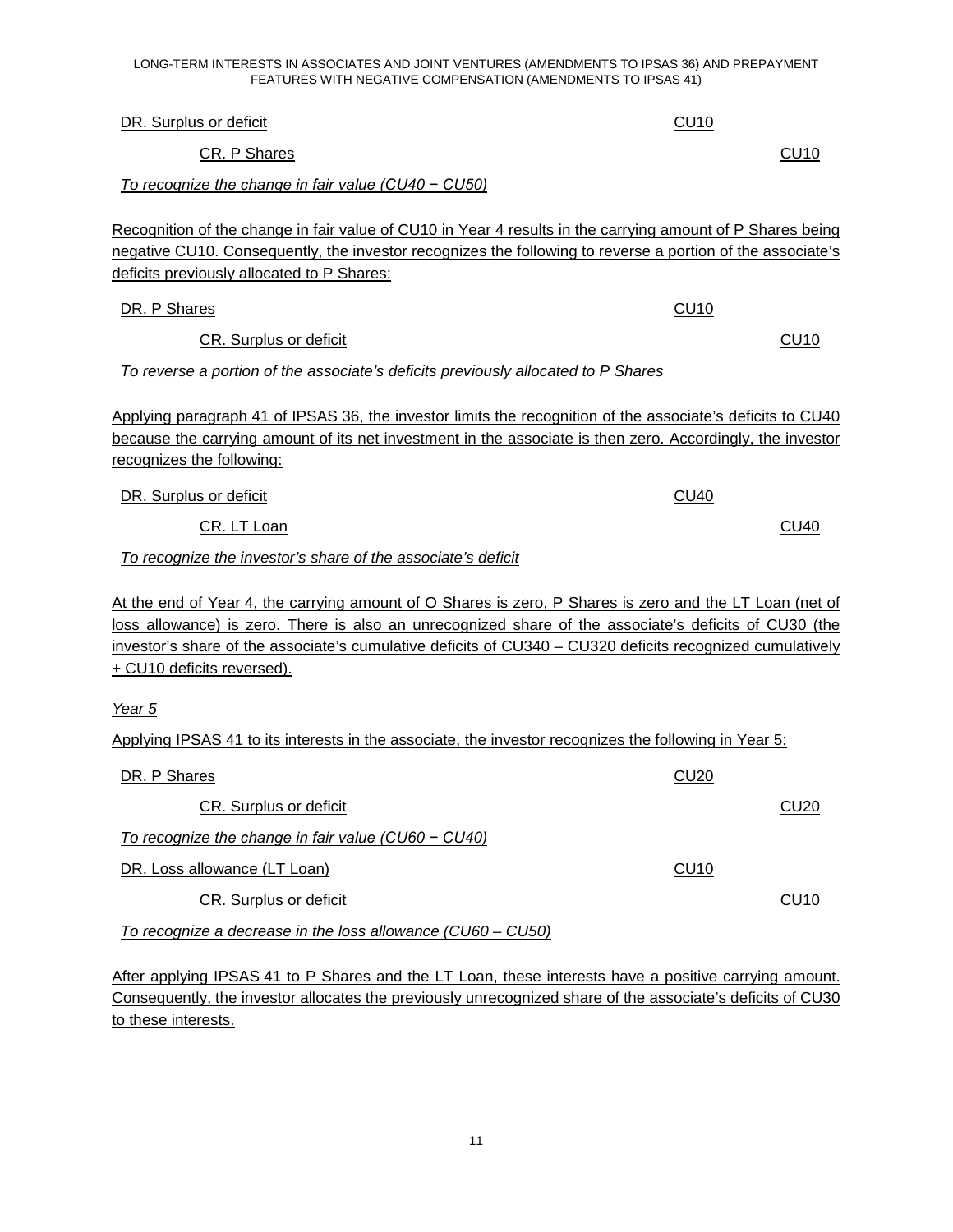| DR. Surplus or deficit | CU <sub>30</sub> |
|------------------------|------------------|
| CR. P Shares           | <u>CU20</u>      |
| CR. LT Loan            | CU <sub>10</sub> |

*To recognize the previously unrecognized share of the associate's deficits*

At the end of Year 5, the carrying amount of O Shares is zero, P Shares is zero and the LT Loan (net of loss allowance) is zero.

#### *Year 6*

Applying IPSAS 41 to its interests in the associate, the investor recognizes the following in Year 6:

| DR. P Shares                                                  | <b>CU20</b>      |                  |
|---------------------------------------------------------------|------------------|------------------|
| CR. Surplus or deficit                                        |                  | CU20             |
| To recognize the change in fair value ( $CU80 - CU60$ )       |                  |                  |
| DR. Loss allowance (LT Loan)                                  | CU <sub>10</sub> |                  |
| CR. Surplus or deficit                                        |                  | CU <sub>10</sub> |
| To recognize a decrease in the loss allowance $(CU70 - CU60)$ |                  |                  |

The investor allocates the associate's surplus to each interest in the order of seniority. The investor limits the amount of the associate's surplus it allocates to P Shares and the LT Loan to the amount of equity method deficits previously allocated to those interests, which in this example is CU60 for both interests.

| DR. O Shares           | <b>CU80</b>  |
|------------------------|--------------|
| DR. P Shares           | <b>CU60</b>  |
| DR. LT Loan            | <b>CU60</b>  |
| CR. Surplus or deficit | <b>CU200</b> |

*To recognize the investor's share of the associate's surplus (CU500 × 40%)*

At the end of Year 6, the carrying amount of O Shares is CU80, P Shares is CU80 and the LT Loan (net of loss allowance) is CU70.

| Year 7                                                 |                  |                  |
|--------------------------------------------------------|------------------|------------------|
| The investor recognizes the following in Year 7:       |                  |                  |
| DR. P Shares                                           | CU <sub>30</sub> |                  |
| CR. Surplus or deficit                                 |                  | CU <sub>30</sub> |
| To recognize the change in fair value $(CU110 - CU80)$ |                  |                  |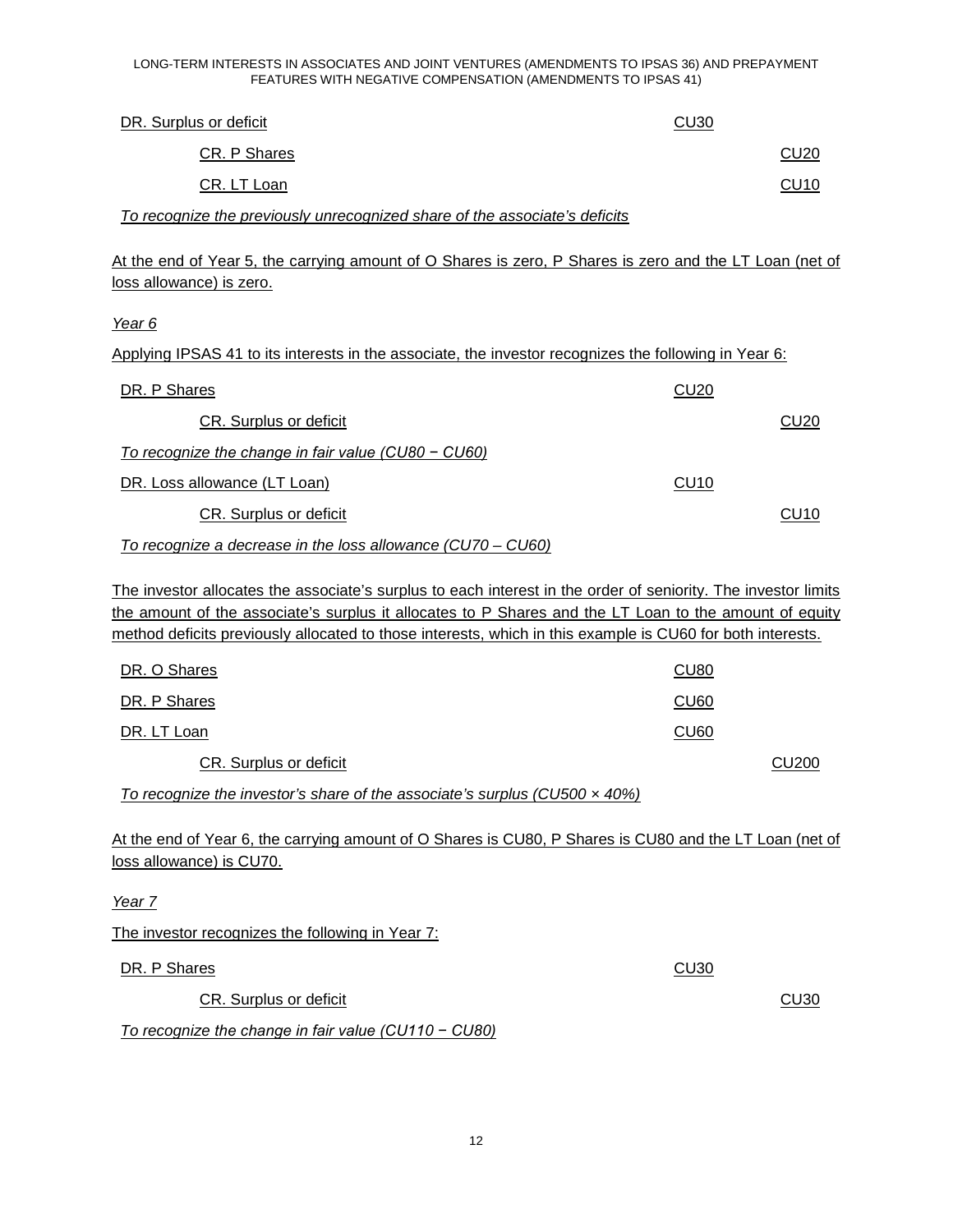| DR. Loss allowance (LT Loan)                                                                           | CU20              |                  |
|--------------------------------------------------------------------------------------------------------|-------------------|------------------|
| CR. Surplus or deficit                                                                                 |                   | CU <sub>20</sub> |
| To recognize a decrease in the loss allowance (CU90 – CU70)                                            |                   |                  |
| DR. O Shares                                                                                           | CU <sub>200</sub> |                  |
| CR. Surplus or deficit                                                                                 |                   | CU200            |
| To recognize the investor's share of the associate's surplus (CU500 $\times$ 40%)                      |                   |                  |
| At the end of Year 7, the carrying amount of O Shares is CU280, P Shares is CU110 and the LT Loan (net |                   |                  |
| of loss allowance) is CU90.                                                                            |                   |                  |

#### *Years 1–7*

When recognizing interest revenue on the LT Loan in each year, the investor does not take account of any adjustments to the carrying amount of the LT Loan that arose from applying IPSAS 36 (paragraph 20A of IPSAS 36). Accordingly, the investor recognizes the following in each year:

DR. Cash CU5

**CR.** Surplus or deficit CU5

*To recognize interest revenue on LT Loan based on the effective interest rate of 5%*

*Summary of amounts recognized in surplus or deficit*

This table summarizes the amounts recognized in the investor's surplus or deficit.

| Items recognized<br><b>During</b> | <b>Impairment</b><br>(losses),<br>including<br>reversals,<br>applying<br><b>IPSAS 41</b> | Gains (losses)<br>of P Shares<br>applying<br><b>IPSAS 41</b> | <b>Share of surplus</b><br>(deficit) of the<br>associate<br>recognized<br>applying the<br>equity method | Interest revenue<br>applying<br><b>IPSAS 41</b> |
|-----------------------------------|------------------------------------------------------------------------------------------|--------------------------------------------------------------|---------------------------------------------------------------------------------------------------------|-------------------------------------------------|
| Year <sub>1</sub>                 | CU(10)                                                                                   | <b>CU10</b>                                                  | <b>CU20</b>                                                                                             | CU5                                             |
| Year 2                            | CU(20)                                                                                   | CU(20)                                                       | CU(80)                                                                                                  | CU5                                             |
| Year <sub>3</sub>                 | CU(20)                                                                                   | CU(40)                                                       | CU(200)                                                                                                 | CU5                                             |
| Year 4                            | Ξ                                                                                        | CU(10)                                                       | CU(30)                                                                                                  | CU5                                             |
| Year 5                            | <b>CU10</b>                                                                              | CU20                                                         | CU(30)                                                                                                  | CU5                                             |
| Year 6                            | <b>CU10</b>                                                                              | <b>CU20</b>                                                  | <b>CU200</b>                                                                                            | CU5                                             |
| Year 7                            | CU20                                                                                     | CU30                                                         | <b>CU200</b>                                                                                            | CU5                                             |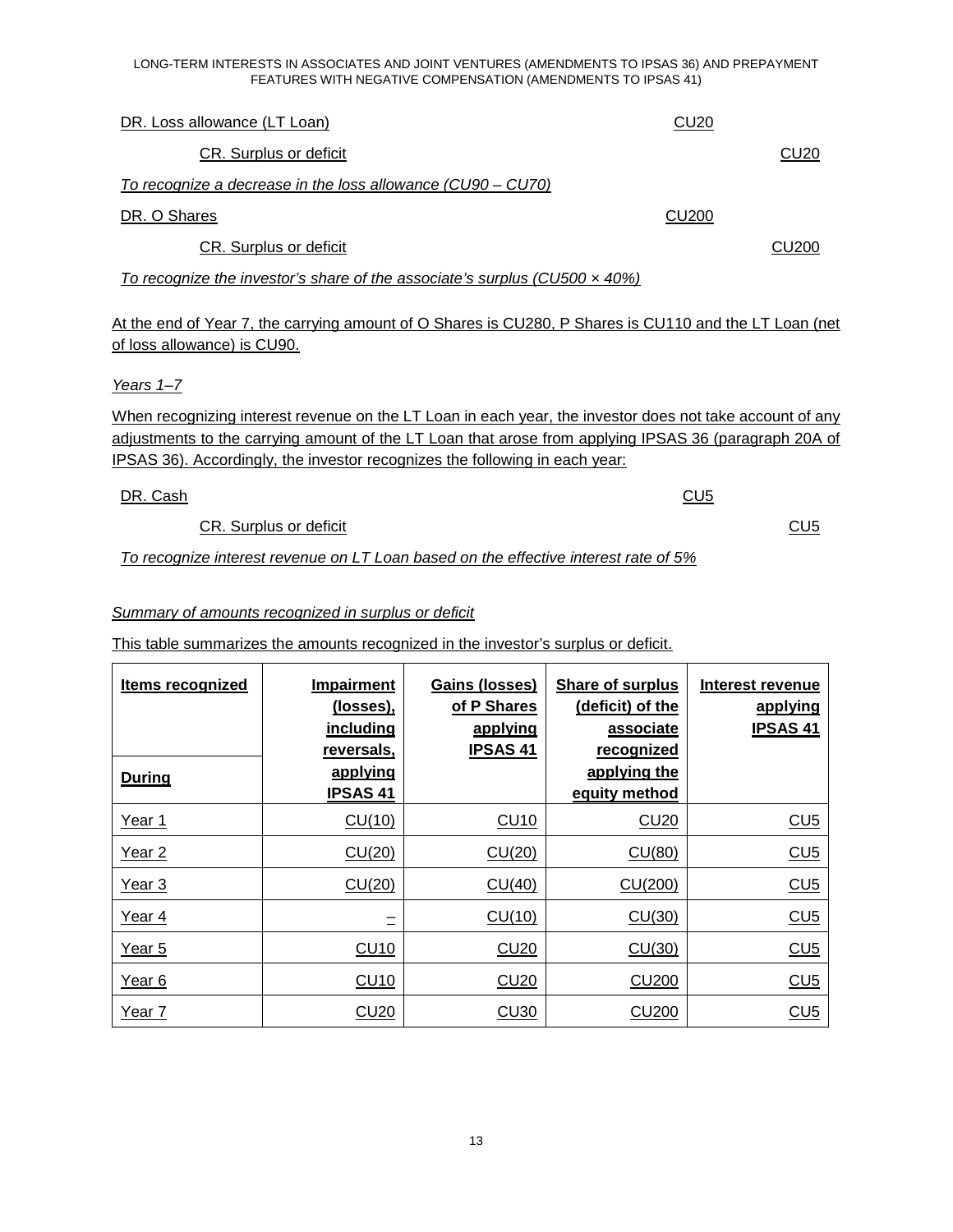# <span id="page-13-0"></span>**PART II: PREPAYMENT FEATURES WITH NEGATIVE COMPENSATION (AMENDMENTS TO IPSAS 41)**

# **Objective**

3. The objective of Part II of this Exposure Draft is to propose amendments to IPSAS to converge with the narrow-scope amendments to IFRS 9, *Financial Instruments*, made by the IASB in *Prepayment Features with Negative Compensation* (Amendments to IFRS 9) (issued October 2017).

# **Request for Comments**

4. The IPSASB would welcome comments on all the changes proposed in the Exposure Draft. Comments are most helpful if they indicate the specific paragraph or group of paragraphs to which they relate, contain a clear rationale and, where applicable, provide a suggestion for alternative wording.

| <b>IPSAS Standard</b>                  | <b>Summary of Proposed Change</b>                                                                                                                                                                                                                                                                       |
|----------------------------------------|---------------------------------------------------------------------------------------------------------------------------------------------------------------------------------------------------------------------------------------------------------------------------------------------------------|
| <b>IPSAS 41, Financial Instruments</b> | Amend the classification requirements so that particular<br>financial assets with prepayment features that may result in<br>reasonable negative compensation for the early termination of<br>the contract are eligible to be measured at amortised cost or<br>at fair value through surplus or deficit. |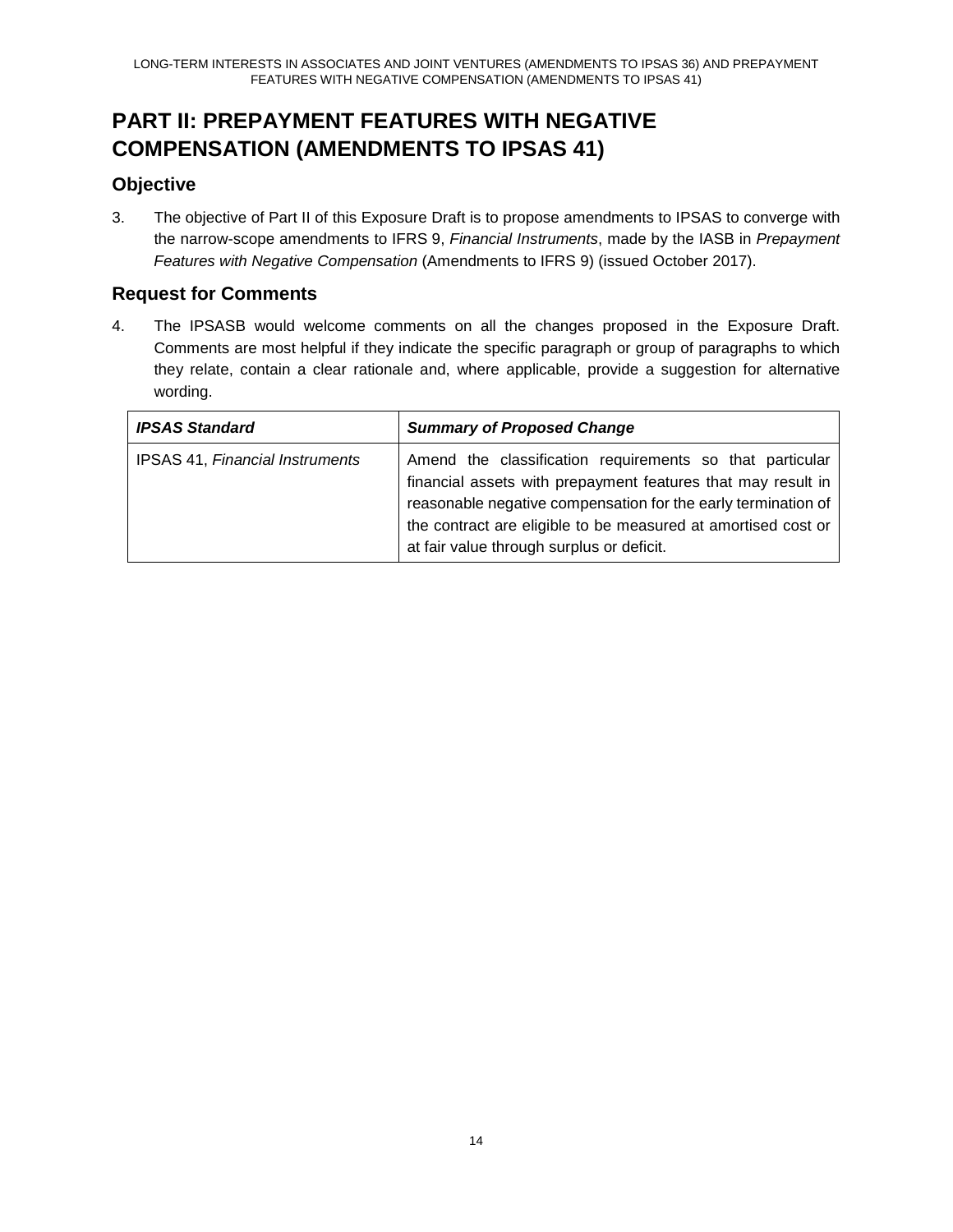# **Amendment–Part II**

# **Amendments to IPSAS 41,** *Financial Instruments*

Paragraphs 156A, 184–189 and AG74A are added, and paragraphs AG73(b) and AG74(b) are amended. Paragraph AG72 has not been amended but has been included for ease of reference. New text is underlined and deleted text is struck through.

…

# **Effective Date and Transition**

### **Effective Date**

…

156A.*Long-term Interests in Associates and Joint Ventures* **(Amendments to IPSAS 36)** *and Prepayment Features with Negative Compensation* **(Amendments to IPSAS 41), issued in [Month], [Year], added paragraphs 184–189 and AG74A and amended paragraphs AG73(b) and AG74(b). An entity shall apply these amendments for annual periods beginning on or after January 1, 2022. Earlier application is permitted. If an entity applies these amendments for an earlier period, it shall disclose that fact.**

**Transition**

…

### *Transition for Prepayment Features with Negative Compensation*

- 184. **An entity shall apply** *Long-term Interests in Associates and Joint Ventures* **(Amendments to IPSAS 36)** *and Prepayment Features with Negative Compensation* **(Amendments to IPSAS 41) retrospectively in accordance with IPSAS 3, except as specified in paragraphs 185–189.**
- 185. **An entity that first applies these amendments at the same time it first applies this Standard shall apply paragraphs 157–183 instead of paragraphs 186–189.**
- 186. **An entity that first applies these amendments after it first applies this Standard shall apply paragraphs 187–189. The entity shall also apply the other transition requirements in this Standard necessary for applying these amendments. For that purpose, references to the date of initial application shall be read as referring to the beginning of the reporting period in which an entity first applies these amendments (date of initial application of these amendments).**
- 187. **With regard to designating a financial asset or financial liability as measured at fair value through surplus or deficit, an entity:**
	- (a) **Shall revoke its previous designation of a financial asset as measured at fair value through surplus or deficit if that designation was previously made in accordance with the condition in paragraph 44 but that condition is no longer satisfied as a result of the application of these amendments;**
	- (b) **May designate a financial asset as measured at fair value through surplus or deficit if that designation would not have previously satisfied the condition in paragraph 44 but that condition is now satisfied as a result of the application of these amendments;**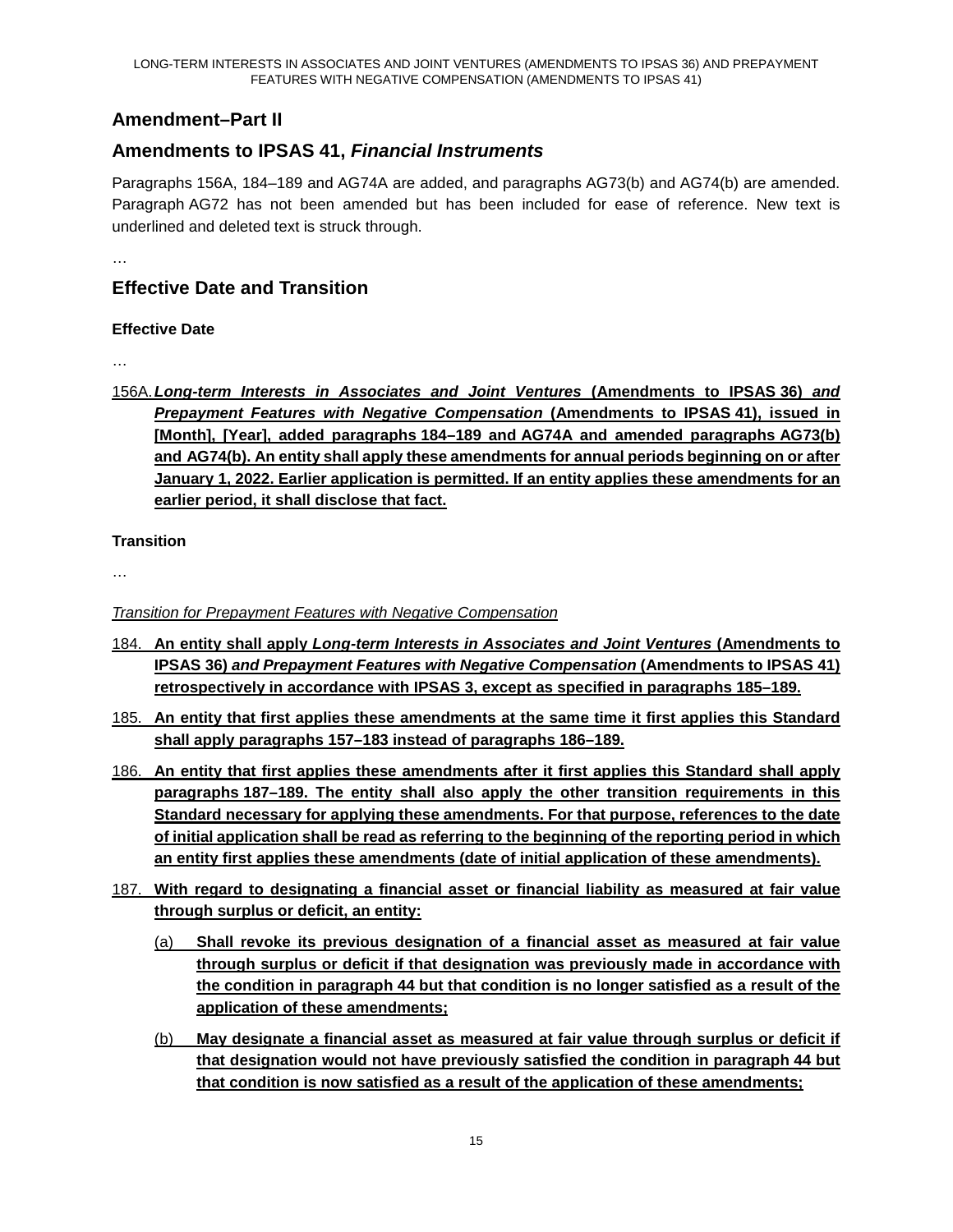- (c) **Shall revoke its previous designation of a financial liability as measured at fair value through surplus or deficit if that designation was previously made in accordance with the condition in paragraph 46(a) but that condition is no longer satisfied as a result of the application of these amendments; and**
- (d) **May designate a financial liability as measured at fair value through surplus or deficit if that designation would not have previously satisfied the condition in paragraph 46(a) but that condition is now satisfied as a result of the application of these amendments.**

**Such a designation and revocation shall be made on the basis of the facts and circumstances that exist at the date of initial application of these amendments. That classification shall be applied retrospectively.**

- 188. **An entity is not required to restate prior periods to reflect the application of these amendments. The entity may restate prior periods if, and only if, it is possible without the use of hindsight and the restated financial statements reflect all the requirements in this Standard. If an entity does not restate prior periods, the entity shall recognize any difference between the previous carrying amount and the carrying amount at the beginning of the annual reporting period that includes the date of initial application of these amendments in the opening accumulated surplus or deficit (or other component of net assets/equity, as appropriate) of the annual reporting period that includes the date of initial application of these amendments.**
- 189. **In the reporting period that includes the date of initial application of these amendments, the entity shall disclose the following information as at that date of initial application for each class of financial assets and financial liabilities that were affected by these amendments:**
	- (a) **The previous measurement category and carrying amount determined immediately before applying these amendments;**
	- (b) **The new measurement category and carrying amount determined after applying these amendments;**
	- (c) **The carrying amount of any financial assets and financial liabilities in the statement of financial position that were previously designated as measured at fair value through surplus or deficit but are no longer so designated; and**
	- (d) **The reasons for any designation or de-designation of financial assets or financial liabilities as measured at fair value through surplus or deficit.**

…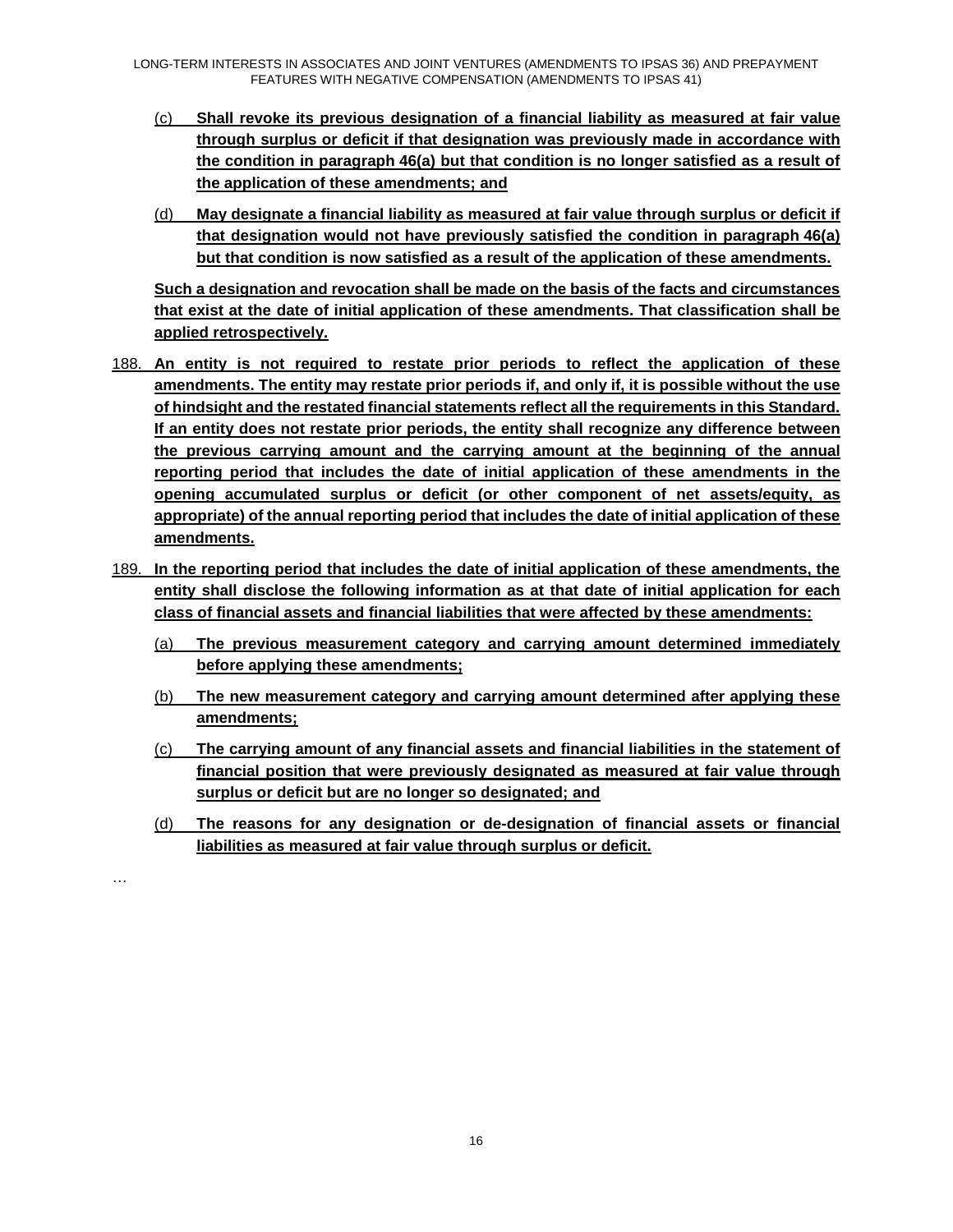# **Application Guidance**

*This Appendix is an integral part of IPSAS 41*

…

#### **Classification**

*Classification of Financial Assets*

…

Contractual Cash Flows That are Solely Payments of Principal and Interest on the Principal Amount **Outstanding** 

…

Contractual Terms that Change the Timing or Amount of Contractual Cash Flows

- AG72. If a financial asset contains a contractual term that could change the timing or amount of contractual cash flows (for example, if the asset can be prepaid before maturity or its term can be extended), the entity must determine whether the contractual cash flows that could arise over the life of the instrument due to that contractual term are solely payments of principal and interest on the principal amount outstanding. To make this determination, the entity must assess the contractual cash flows that could arise both before, and after, the change in contractual cash flows. The entity may also need to assess the nature of any contingent event (i.e., the trigger) that would change the timing or amount of the contractual cash flows. While the nature of the contingent event in itself is not a determinative factor in assessing whether the contractual cash flows are solely payments of principal and interest, it may be an indicator. For example, compare a financial instrument with an interest rate that is reset to a higher rate if the debtor misses a particular number of payments to a financial instrument with an interest rate that is reset to a higher rate if a specified equity index reaches a particular level. It is more likely in the former case that the contractual cash flows over the life of the instrument will be solely payments of principal and interest on the principal amount outstanding because of the relationship between missed payments and an increase in credit risk. (See also paragraph AG80.)
- AG73. The following are examples of contractual terms that result in contractual cash flows that are solely payments of principal and interest on the principal amount outstanding:
	- (a) A variable interest rate that consists of consideration for the time value of money, the credit risk associated with the principal amount outstanding during a particular period of time (the consideration for credit risk may be determined at initial recognition only, and so may be fixed) and other basic lending risks and costs, as well as a profit margin;
	- (b) A contractual term that permits the issuer (i.e., the debtor) to prepay a debt instrument or permits the holder (i.e., the creditor) to put a debt instrument back to the issuer before maturity and the prepayment amount substantially represents unpaid amounts of principal and interest on the principal amount outstanding, which may include reasonable additional compensation for the early termination of the contract; and
	- (c) A contractual term that permits the issuer or the holder to extend the contractual term of a debt instrument (i.e., an extension option) and the terms of the extension option result in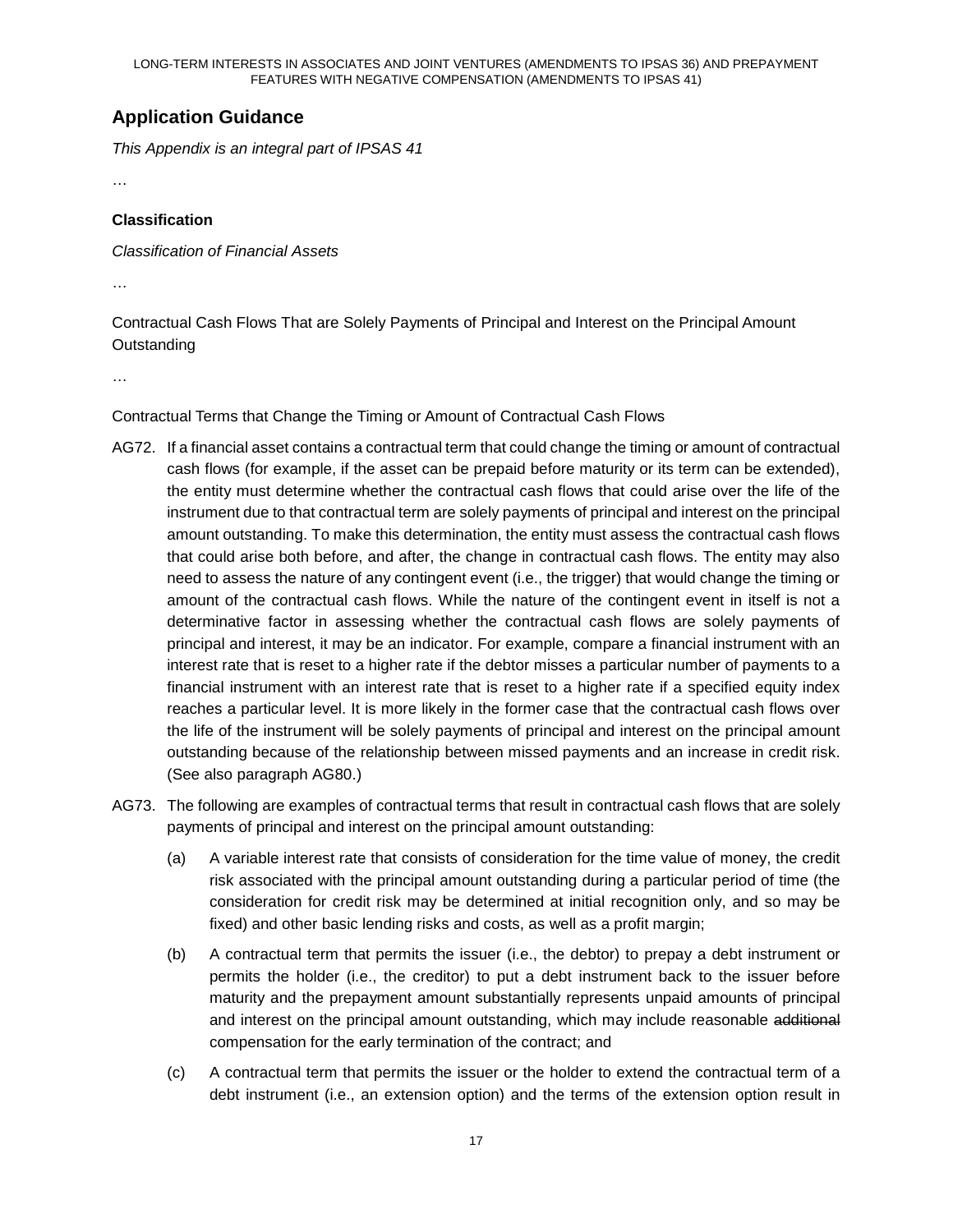contractual cash flows during the extension period that are solely payments of principal and interest on the principal amount outstanding, which may include reasonable additional compensation for the extension of the contract.

- AG74. Despite paragraph AG72, a financial asset that would otherwise meet the condition in paragraphs 40(b) and 41(b) but does not do so only as a result of a contractual term that permits (or requires) the issuer to prepay a debt instrument or permits (or requires) the holder to put a debt instrument back to the issuer before maturity is eligible to be measured at amortized cost or fair value through net assets/equity (subject to meeting the condition in paragraph 40(a) or the condition in paragraph 41(a)) if:
	- (a) The entity acquires or originates the financial asset at a premium or discount to the contractual par amount;
	- (b) The prepayment amount substantially represents the contractual par amount and accrued (but unpaid) contractual interest, which may include reasonable additional compensation for the early termination of the contract; and
	- (c) When the entity initially recognizes the financial asset, the fair value of the prepayment feature is insignificant.
- AG74A.For the purpose of applying paragraphs AG73(b) and AG74(b), irrespective of the event or circumstance that causes the early termination of the contract, a party may pay or receive reasonable compensation for that early termination. For example, a party may pay or receive reasonable compensation when it chooses to terminate the contract early (or otherwise causes the early termination to occur).

…

# **Basis for Conclusions**

*This Basis for Conclusions accompanies, but is not part of, IPSAS 41.*

…

## **Revision of IPSAS 41 as a result of** *Long-term Interests in Associates and Joint Ventures*  **(Amendments to IPSAS 36)** *and Prepayment Features with Negative Compensation* **(Amendments to IPSAS 41)**

BC45. The IPSASB reviewed the revisions to IFRS 9, *Financial Instruments*, included in *Prepayment Features with Negative Compensation* (Amendments to IFRS 9), issued by the IASB in October 2017, and the IASB's rationale for making these amendments as set out in its Basis for Conclusions, and generally concurred that there was no public sector specific reason for not adopting the amendments.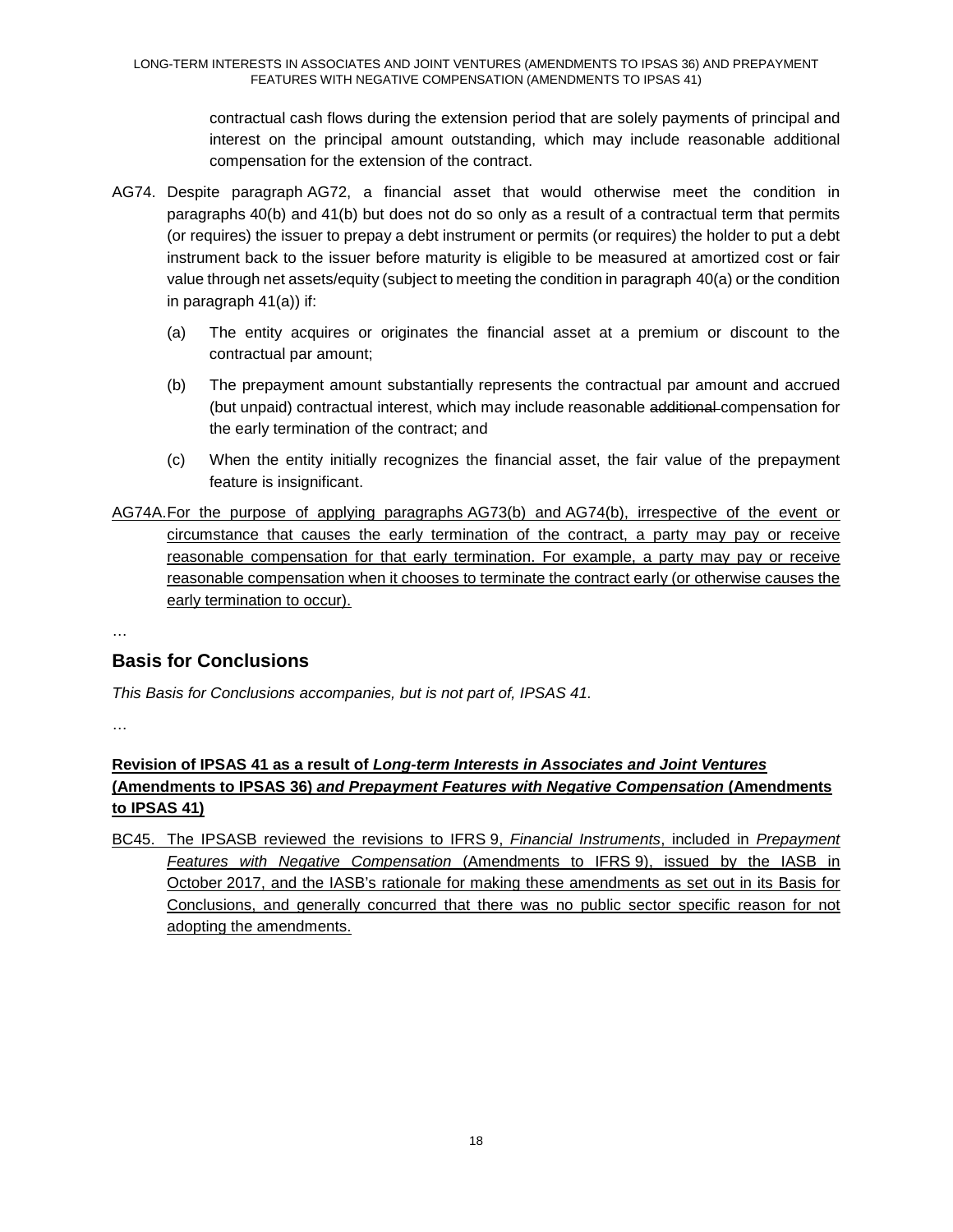<span id="page-18-0"></span>International Public Sector Accounting Standards, Exposure Drafts, Consultation Papers, Recommended Practice Guidelines, and other IPSASB publications are published by, and copyright of, IFAC.

The IPSASB and IFAC do not accept responsibility for loss caused to any person who acts or refrains from acting in reliance on the material in this publication, whether such loss is caused by negligence or otherwise.

The 'International Public Sector Accounting Standards Board', 'International Public Sector Accounting Standards', 'Recommended Practice Guidelines', 'International Federation of Accountants', 'IPSASB', 'IPSAS', 'RPG', 'IFAC', the IPSASB logo, and IFAC logo are trademarks of IFAC, or registered trademarks and service marks of IFAC in the US and other countries.

Copyright © August 2018 by the International Federation of Accountants (IFAC). All rights reserved. Permission is granted to make copies of this work to achieve maximum exposure and feedback provided that each copy bears the following credit line: "*Copyright © August 2018 by the International Federation of Accountants (IFAC). All rights reserved. Used with permission of IFAC. Permission is granted to make copies of this work to achieve maximum exposure and feedback*."

Published by: